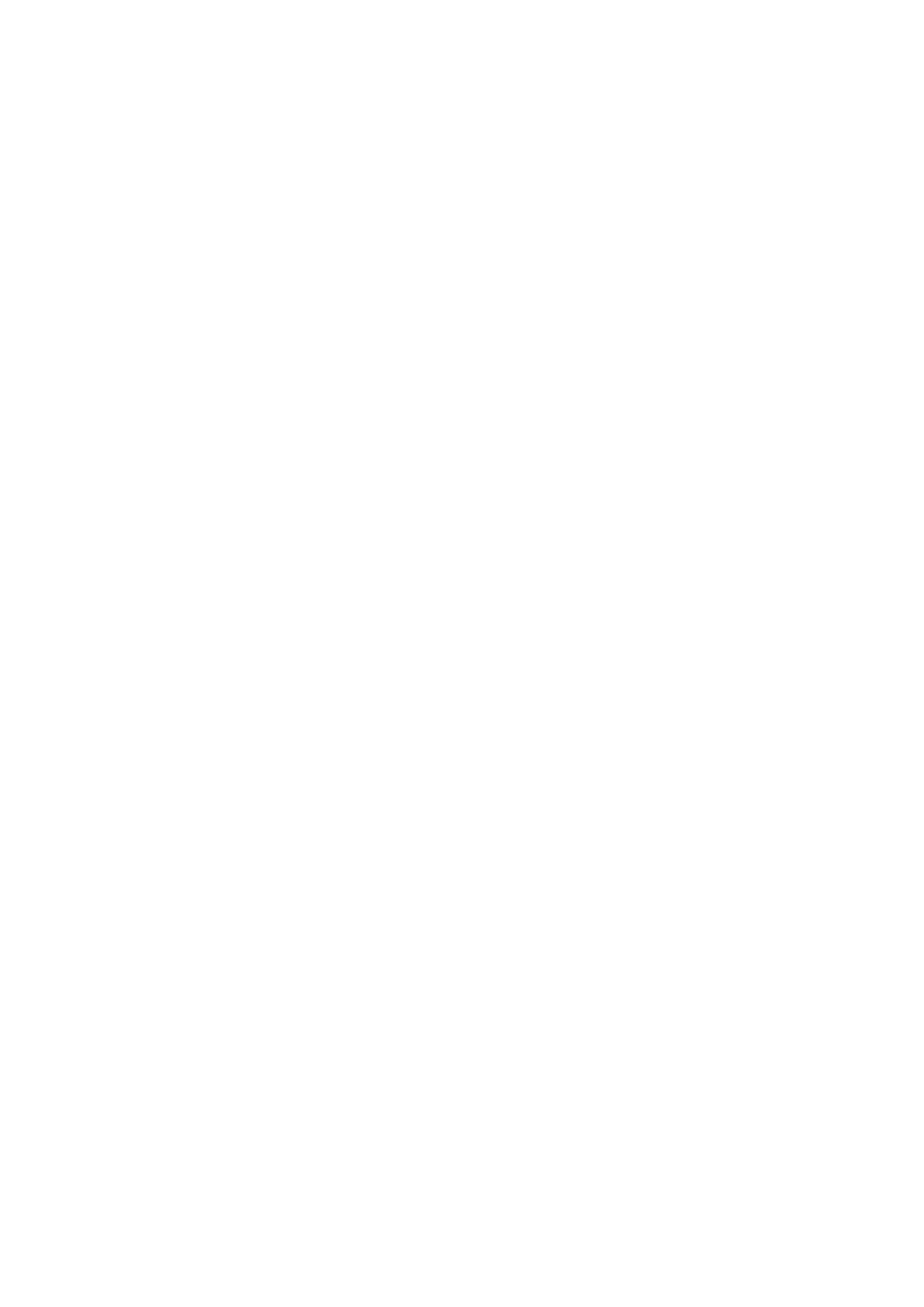

### REDEFINING RANDOMNESS QUANTIS PCI CARD





### GENERAL SPECIFICATIONS

- Random bit rate
- $\blacksquare$  Thermal noise contribution
- Storage temperature
- **Dimensions**
- PCI local bus specification
- **Requirements**
- 4 Mbit/s ± 10% (Quantis-PCI-1) 16 Mbit/s ± 10% (Quantis-PCI-4)
- < 1% (Fraction of random bits arising from thermal noise)
- $-25$  to  $+85^{\circ}$ C
	- 167.6 mm x 106.7 mm
	- 2.2
		- IBM-compatible PC with available PCI slot

# QUANTIS PCI EXPRESS (PCIe) CARD



### GENERAL SPECIFICATIONS

- 
- **Thermal noise contribution**
- Storage temperature
- **Dimensions**
- **PCI Express specification**
- **Requirements**

# $\overline{m}$ c 64.4mm Quantis-PCIe-4M (4Mbits/s) Quantis-PCIe-4M (4Mbits/s)

120.0mm

- Random bit rate  $4$  Mbit/s  $\pm$  10% (Quantis-PCIe-4M)
	- < 1% (Fraction of random bits arising from thermal noise)  $-25$  to  $+85^{\circ}$ C
	- 120 mm x 64.4 mm
	- (supplied with low profile and standard height brackets)
	- PCI Express Base 1.0a compliant
	- IBM-compatible PC with available PCI Express slot

T +41 22 301 83 71 F +41 22 301 83 79